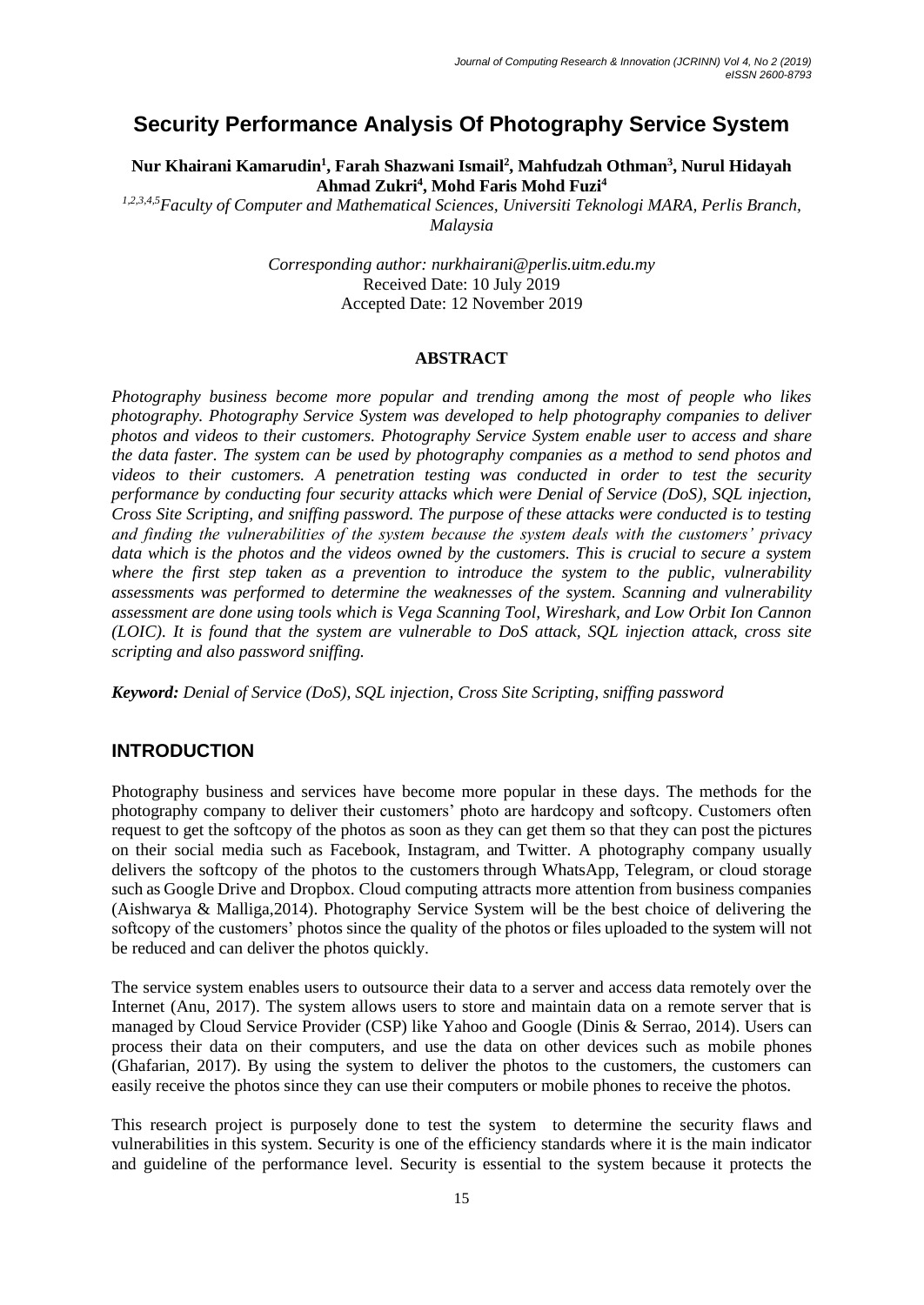system from threats. Security in the system is a highly sensitive and important factor because it deals with confidential data in the system (Goyal & Goyal, 2017). Every system should provide a strong security protection and privacy to protect the data of its customers who are using the system. The system should avoid security threats. For example, Denial of Service (DoS) attack, SQL injection, Cross Site Scripting (XSS), and sniffing password. These attacks are attempted to prevent a system from performing its normal functions.

# **METHODOLOGY**

### **Sotware Description**

The software used for this research project was VMWare Workstation, LOIC – Low ORBIT Ion Cannon, Wireshark, and Vega.

1) VMWare Workstation

VMWare Workstation is a virtual machine software that is used for x86 and x86-64 computers to run multiple operating systems over a single physical host computer. Each virtual machine can run a single instance of any operating system (Microsoft Linux, etc) simultaneously (Nagpure & Kurkure, 2017).

2) LOIC – Low Orbit Ion Cannon

LOIC is an open-source network stress testing and denial-of-service attack application, written in C. It was initially developed by Praetox Technologies but was later released into the public domain and now is hosted on several open source platform (Dinis B., & Serrao C., 2014).

3) Wireshark

Wireshark is an open-source packet analyzer. It is used for network troubleshooting, analysis, software and communication protocol development, and education. It is originally named Ethereal, the project was renamed Wireshark in May 2006 due to trademark issues (Gupta, Jain, Saini, & Gupta, 2016).

4) Vega Scanning Tool

Vega is a free and open-source web security scanner and web security testing platform to test the security of web applications. Vega can help find and validate SQL Injection, Cross Site Scripting (XSS), inadvertently disclosed sensitive information, and other vulnerabilities.

#### **Hardware Description**

Asus Laptop was used for the research project. The processor is Intel Core i5-4200U, the RAM of a laptop used is 8.00 GB, and system type of the laptop used is 64-bit operating system, x-64-based processor.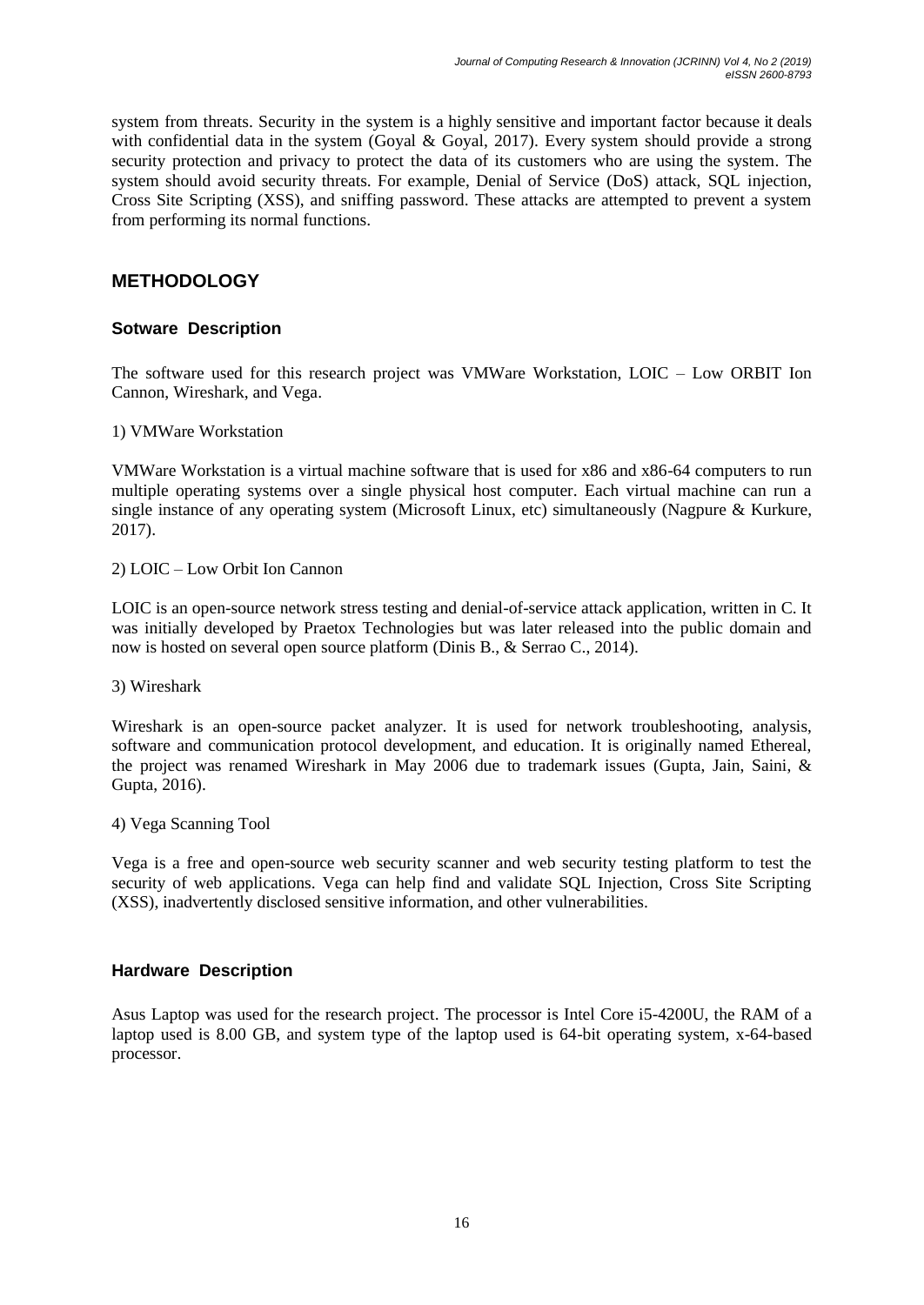#### **Testbed Architecture**



Figure 1 Testbed Architecture

The web server of photography service system's IP address is 192.168.43.118 while the attacker's IP address is 192.168.43.95. The attacker will act as white hat hacker who wants to test the photography service system performance based on Denial of Service (DoS) attack, SQL injection attack, Cross Site Scripting (XSS) attack, and sniffing password attack.

# **RESULT AND FINDINGS**

In this research project, a pilot study was conducted to ensure all equipment were working properly. Processes that have been done during pilot study including installation of all the required software and tools to conduct the experiment.

#### **Performance Analysis Based Response Time without Dos Attack**

Table 1 shows the result for the testing on response time without implementing DoS attack. From the result, it can be concluded that the photography system performance is going well and not vulnerable.

| Packet<br>captured<br>for $5$<br>times | Response<br>Time<br>(seconds) | Source<br>Address | Destination<br>Address | Protocol    |
|----------------------------------------|-------------------------------|-------------------|------------------------|-------------|
| 677                                    | 0.025447000                   | 192.168.43.118    | 192.168.43.95          | <b>HTTP</b> |
| 220                                    | 0.003354000                   | 192.168.43.118    | 192.168.43.95          | <b>HTTP</b> |
| 403                                    | 0.110870000                   | 192.168.43.118    | 192 168 43 95          | <b>HTTP</b> |
| 303                                    | 0.100420000                   | 192.168.43.118    | 192.168.43.95          | <b>HTTP</b> |
| 456                                    | 0.096910000                   | 192.168.43.118    | 192 168 43 95          | <b>HTTP</b> |

Table 1 Result Response Time without DoS

As shown in the graph in Figure 2, depict the measurement response time graph without DoS attack.



Figure 2 Response Time Graph without DoS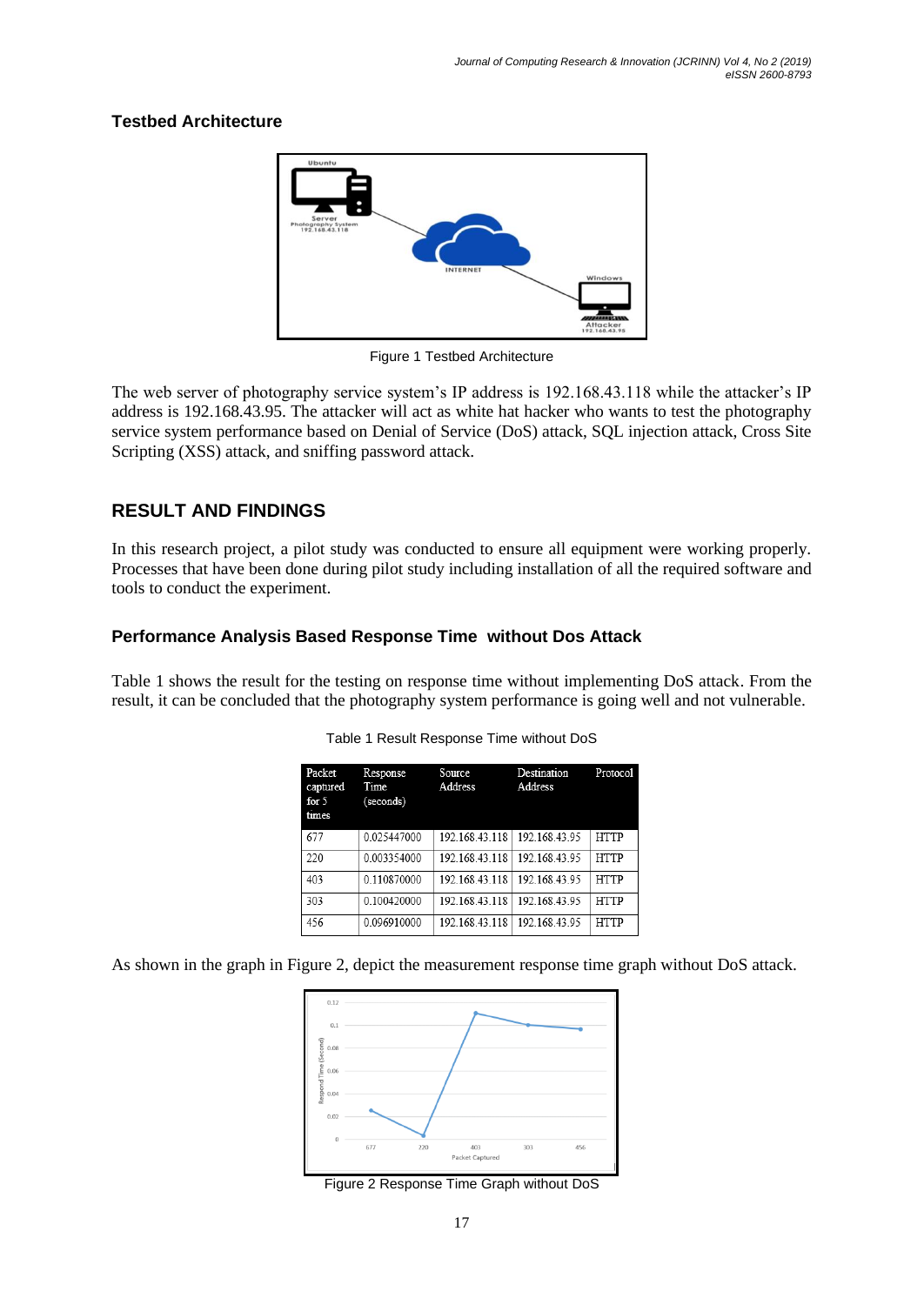Figure 2 shows the response time for each packet captured for 5 times without DoS attack took less than 1 second while doing any activities in the system. The activities including key-in clients data, update clients information, and delete the data. The response time shows proves that the photography system perform well without DoS attack.

#### **Performance Analysis Based on Response Time with DoS Attack**

Next, the photography system was testes based on response time with DoS attack using Wireshark. From the result, the response time for each packet captured for 5 times took more than 1 second. It is achieved by launching a series of data packets very rapidly at the photography system. The target system becomes slow as its central processing unit (CPU) attempts to handle the requests and serve responses.

As shown in Table 2, packet captured at 79240, the response time recorded was 16.524329000 seconds. This is the time when the web server response to the client slower after doing any activities in the system with DoS attack.

| Packet<br>captured<br>for $5$<br>times | Response<br>Time<br>(seconds) | Source<br>Address | Destination<br>Address | Protocol    |
|----------------------------------------|-------------------------------|-------------------|------------------------|-------------|
| 79240                                  | 16.524329000                  | 192.168.43.118    | 192.168.43.95          | <b>HTTP</b> |
| 47195                                  | 11.813878000                  | 192.168.43.118    | 192.168.43.95          | <b>HTTP</b> |
| 63025                                  | 15.138708900                  | 192.168.43.118    | 192.168.43.95          | <b>HTTP</b> |
| 55303                                  | 14.256420980                  | 192.168.43.118    | 192.168.43.95          | <b>HTTP</b> |
| 34576                                  | 10.996914620                  | 192.168.43.118    | 192.168.43.95          | <b>HTTP</b> |

Table 2 Result response time with DoS attack

Figure 3 illustrate the measurement of response time graph with implementing DoS attack.



Figure 3 Response Time Graph with Dos Attack

A DoS attack was automated attempt using LOIC (Low Orbit Ion Cannon) to overload a target system with a large volume of requests to render it unavailable for use. From Figure 3, shows the result of the response time graph after this experiment was conducted.

#### **SQL Injection**

SQL injection is a type of security exploit where the SQL queries are executed without proper validation of user inputs, to access or alter the data.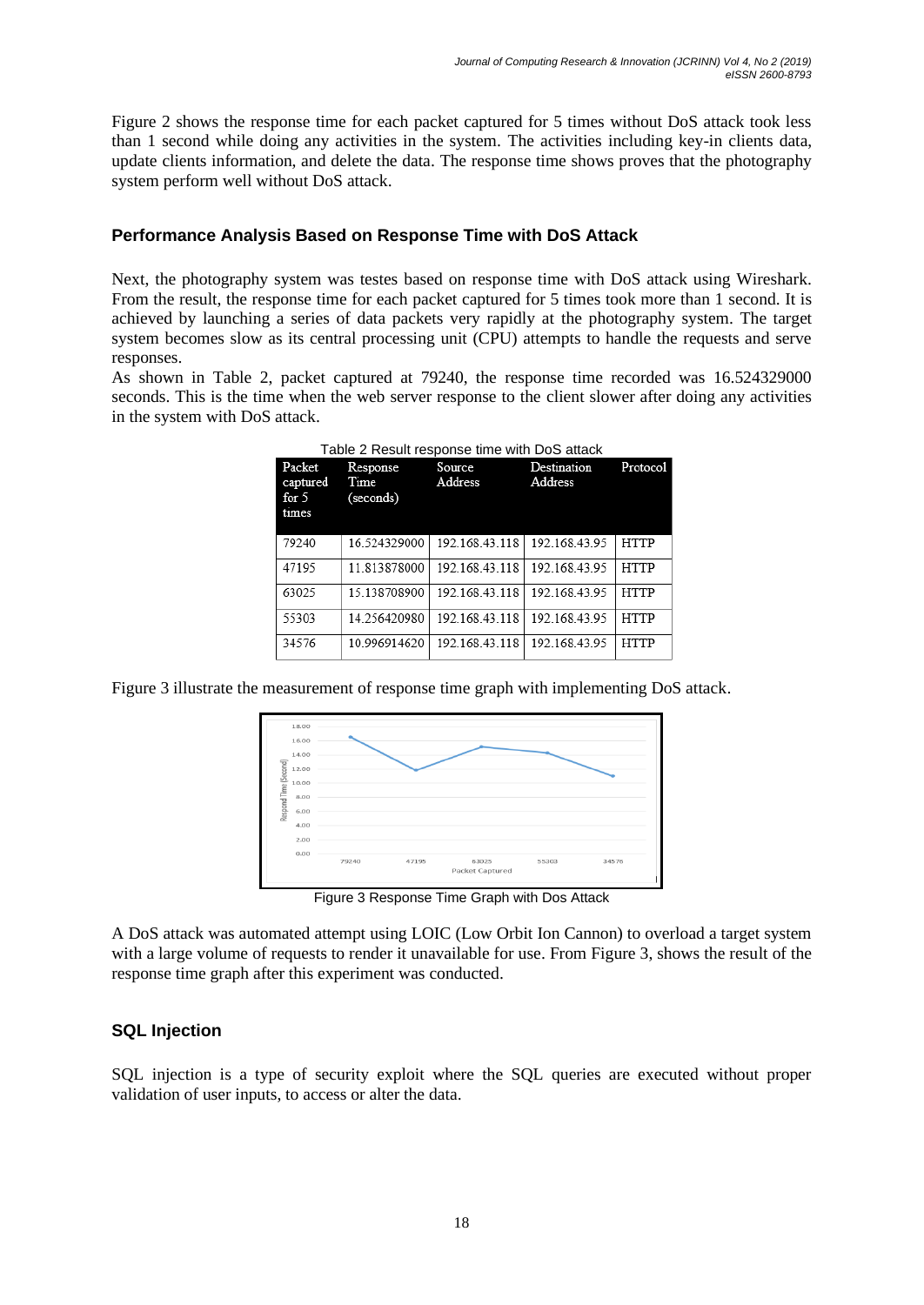|                                  | <b>Scan Alert Summary</b>                               | Clear Text Password over<br>HTTP detected |
|----------------------------------|---------------------------------------------------------|-------------------------------------------|
| <b>SQL</b> Injection<br>detected | <b>O</b> High                                           | (49 found)                                |
|                                  | Cleartest Password over HTTP                            |                                           |
|                                  | Session Cookie Without Secure Flag                      |                                           |
|                                  | Session Cookie Without HttpOnly Flag                    |                                           |
|                                  | SQL Injection                                           | 18                                        |
|                                  | Cross Site Scripting                                    | 12                                        |
|                                  | MySQL Error Detected - Possible SQL Injection           | 12                                        |
| <b>Cross Site Scripting</b>      | Medium                                                  | (4 found)                                 |
|                                  | Local Filesystem Paths Found                            |                                           |
| detected                         | Possible Source Code Disclosure                         |                                           |
|                                  | <b>Diow</b>                                             | (62 found)                                |
|                                  | Form Password Field with Autocomplete Enabled           | 5                                         |
|                                  | Directory Listing Detected                              | 57                                        |
|                                  | <b>O</b> Info                                           | (45 found)                                |
|                                  | Interesting Meta Tags Detected                          | $\mathbf Q$                               |
|                                  | <b>HTTP Frror Detected</b>                              | 25                                        |
|                                  | Unsafe Or Unrecognized Character Set In Response Body 4 |                                           |
|                                  | Form File Upload Detected                               |                                           |
|                                  | Character Set Not Specified                             |                                           |
|                                  | <b>Blank Body Detected</b>                              |                                           |

Figure 4 Result for scanning vulnerabilities

After scan the vulnerabilities of the system, SQL injection attack was conducted. After inject with "OR '1'='1" code, it is found that the following code able to breach illegally into the system.



Figure 5 SQL Injection Code

Figure 5 shows that show the two examples of SQL injection code to bypass authentication using the following queries in the user input which are:

- $\cdot$  ' OR  $\cdot$ 1' = '1
- $\text{or } 1=1-$

### **Cross Site Scripting**

The fourth test criteria tested was XSS attack. Cross Site Scripting attacks can be carried out using HTML, JavaScript, and other client-side languages. This attack has the ability to gather the information and important data from account hijacking, changing of user settings, cookie theft/poisoning, or false advertising. This attack also can lead to a breach of security when customer details are stolen or manipulated. This attack involves three parties where the attacker, a client, and the web site. Figure 6 shows that the photography system is vulnerable to XSS attack.

| Cloud Photo<br><b>MENU</b> | <b>CUSTOMER DETAILS UPDATE</b> | <script>alert("BEWARE YOU<br>ARE HACKED!!!")</script>                                             |
|----------------------------|--------------------------------|---------------------------------------------------------------------------------------------------|
|                            | Customer name                  | <script>alen("BEWARE YO</th></tr><tr><th></th><td>No phone</td><td><script>alert("xss2")</script> |
|                            | Address                        | <script>alentran </script>                                                                        |
|                            | Date of event                  | <script>document.body.background = "blue"</script>                                                |
|                            | Payment                        | <script>document.body.style.background = "blue"</script>                                          |
|                            |                                | <script>alert/"BEWARE YOU ARE HACKED!!!")</script>                                                |
|                            |                                | <script>alert['xss']</script>                                                                     |

Figure 6 XSS code